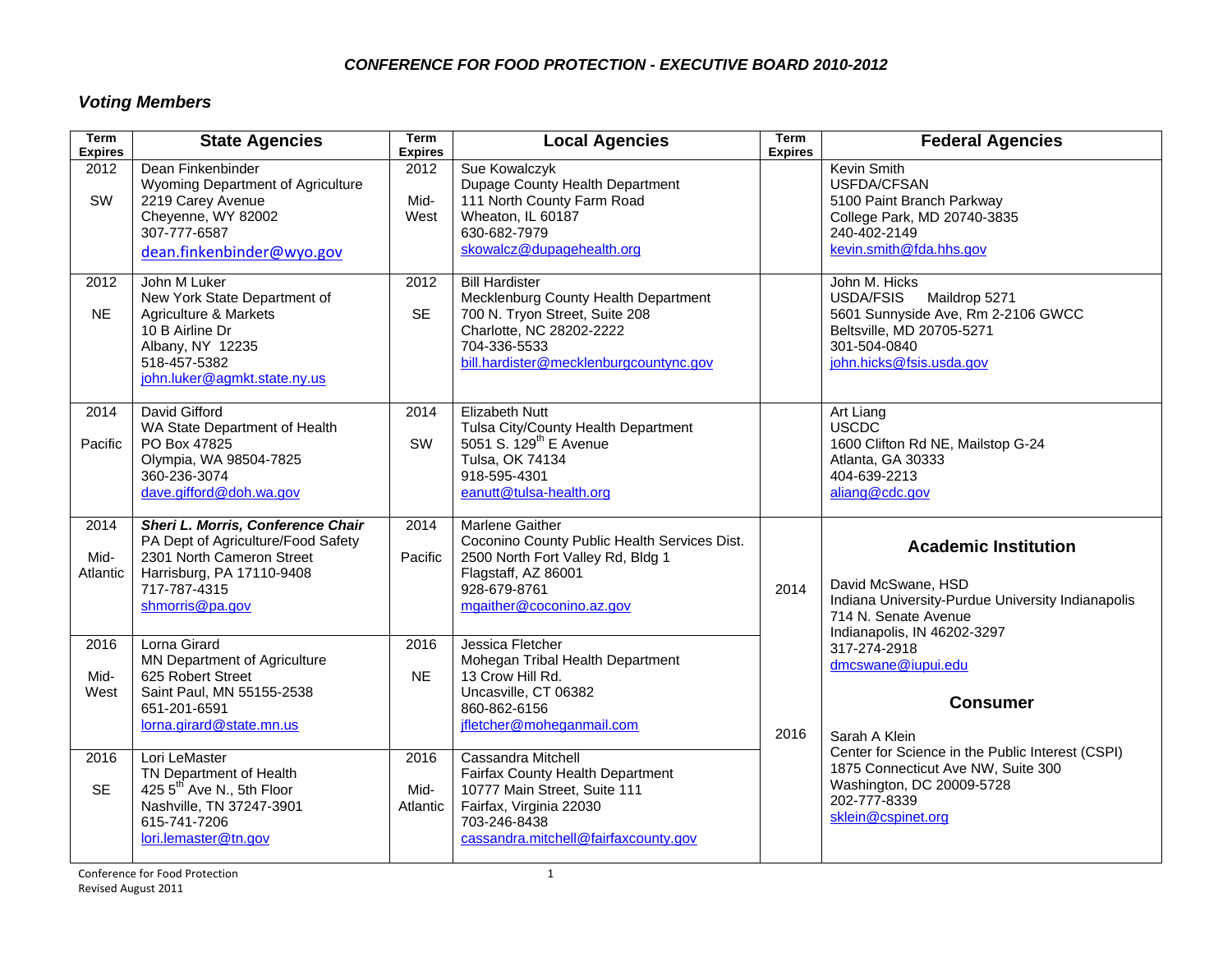### *Voting Members, cont.*

| Term<br><b>Expires</b>  | <b>Industry</b>                                                                                                                                      | Term<br><b>Expires</b>             | <b>Industry</b>                                                                                                                                           | Term<br><b>Expires</b> | <b>Industry</b>                                                                                                                                                        |
|-------------------------|------------------------------------------------------------------------------------------------------------------------------------------------------|------------------------------------|-----------------------------------------------------------------------------------------------------------------------------------------------------------|------------------------|------------------------------------------------------------------------------------------------------------------------------------------------------------------------|
| 2012<br>Food<br>Store   | Cory Hedman<br>Meijer<br>2929 Walker Ave NW<br>Grand Rapids, MI 49544<br>616-735-8462                                                                | 2014<br>Food<br>Manufac-<br>turing | Michael Roberson, Conference Vice Chair<br>Publix Super Markets, Inc.,<br>PO Box 32024<br>Lakeland, FL 33802<br>863-688-1188                              | 2016<br>Vendina        | Ned Monroe<br>National Automatic Merchandising Association<br>1600 Wilson Blvd, Suite 650<br>Arlington, VA 22209<br>571-346-1902                                       |
| 2012<br>Food<br>Service | cory.hedman@meijer.com<br>John Gurrisi<br>Darden Restaurants<br>1000 Darden Center Drive<br>Orlando, FL 32837<br>407-245-6842<br>jgurrisi@darden.com | 2014<br>At Large                   | michael.roberson@publix.com<br>Donna M. Garren, PhD<br>NSF International<br>4306 Orkney Court<br>Woodbridge, VA 22192<br>734-757-0330<br>d.garren@nsf.org | 2016<br>At<br>Large    | nmonroe@vending.org<br><b>Terry Levee</b><br><b>Food Marketing Institute</b><br>2345 Crystal Drive, Suite 800<br>Arlington, VA 22202<br>202-220-0659<br>tlevee@fmi.org |

## *Ex Officio Board Members (non-voting)*

| <b>Council I</b>                             | <b>Council II</b>                      | <b>Council III</b>               |
|----------------------------------------------|----------------------------------------|----------------------------------|
| Deborah Marlow, Chair                        | Chirag H. Bhatt, RS, Chair             | Richard H. Linton, PhD           |
| Williamson County and Cities Health District |                                        | The Ohio State University        |
| 303 Main Street                              | PO Box 680932                          | 110 Parker Food Science Building |
| Georgetown, Texas 78626                      | Houston, TX 77268                      | 2015 Fyffe Road                  |
| (512) 943-3620                               | 281-684-6883                           | Columbus, OH 43210               |
| dmarlow@wcchd.org                            | chiragbhatttx@gmail.com                | 614-247-7881                     |
|                                              |                                        | linton.60@osu.edu                |
|                                              |                                        |                                  |
| Brenda Bacon, Vice Chair                     | Patrick Guzzle, Vice Chair             | David Gifford                    |
| Harris Teeter                                | Idaho Department of Health and Welfare | WA State Department of Health    |
| 701 Crestdale Road                           | 450 West State Street, 4th Floor       | PO Box 47825                     |
| Matthews, NC 28105                           | Boise, ID 83720                        | Olympia, WA 98504-7825           |
| 704-844-4443                                 | 208-334-5938                           | 360-236-3074                     |
| bbacon@harristeeter.com                      | guzzlep@dhw.idaho.gov                  | dave.gifford@doh.wa.gov          |
|                                              |                                        |                                  |